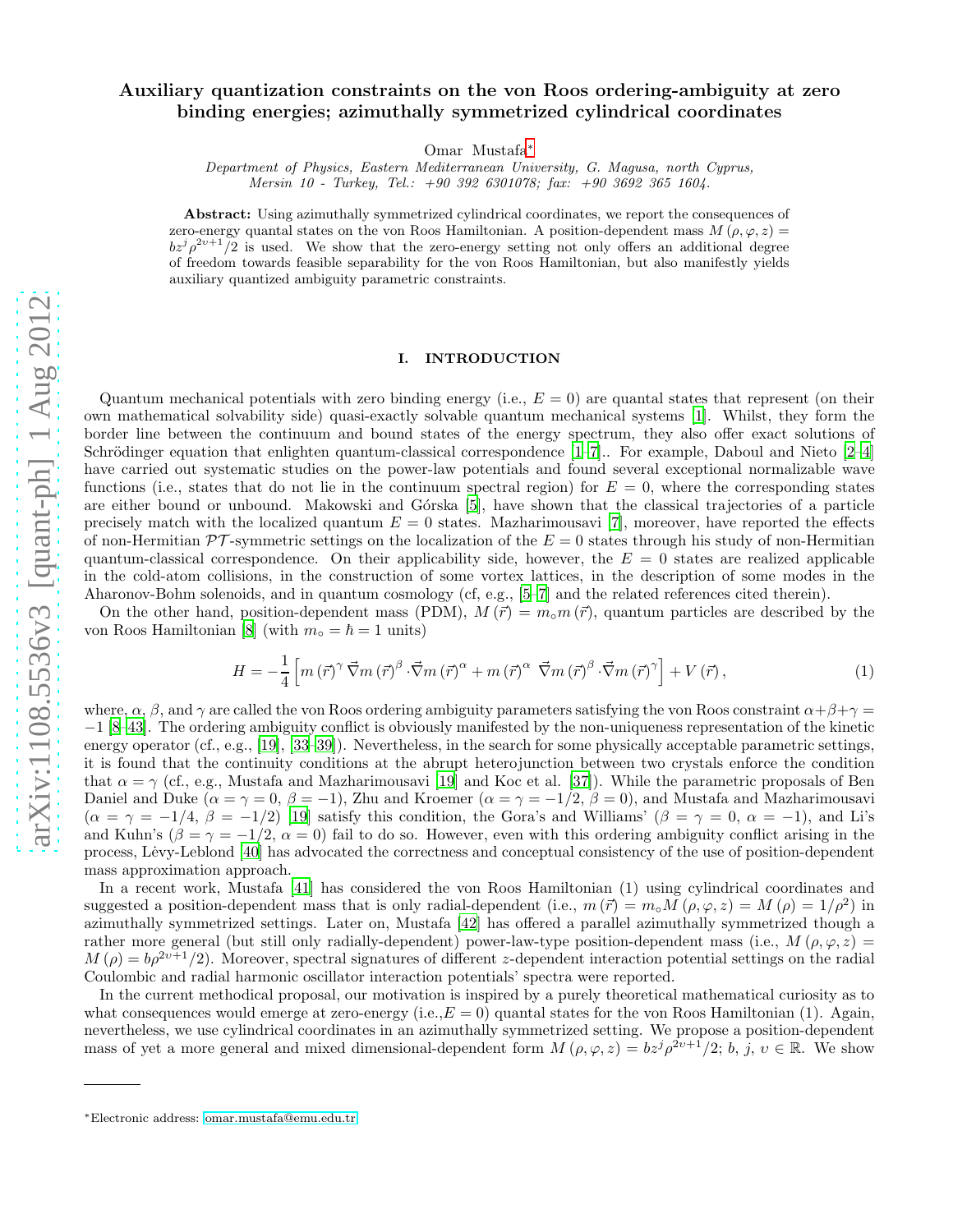that such  $E = 0$  setting not only offers an additional degree of freedom towards feasible separability of Hamiltonian (1), but also manifestly yields quantized ordering ambiguity parametric constraints. To the best of our knowledge, such position-dependent mass settings have not been considered elsewhere.

This work is organized as follows. In section II, we recollect the most relevant and necessary equations of [\[42](#page-6-13)] (strictly speaking, equations (2), (4), (5), (6), and (9) of [\[42\]](#page-6-13) summarized in (2)-(7) below, with  $E = 0$ , of course). In so doing, we make the current work almost self-contained. In the same section, we report on the separability of (1) as a consequence of  $E = 0$  and provide the corresponding components in the 1D-Schrödinger equation format. We show, in section III, that this choice would introduce quantization recipes on the ordering ambiguity parameters. Therein, we give illustrative examples of different interaction potentials that although they may look complicated with mixed coordinates' dependence, their exact solutions are simple and straightforward. The corresponding wave functions are classified as textbook normalizable wave functions. Our concluding remarks are given in section IV.

### II. CYLINDRICAL COORDINATES AT ZERO-ENERGIES AND POWER-LAW PDM

Following closely our recent works [\[42](#page-6-13)] on cylindrical coordinates of the PDM-Hamiltonian (1), we again consider the position-dependent mass and the interaction potential to take the forms

$$
m(\vec{r}) \equiv M(\rho, \varphi, z) = g(\rho) f(\varphi) k(z)
$$
 and  $V(\vec{r}) \equiv V(\rho, \varphi, z)$ ,

respectively. We have reported (see Mustafa [\[42\]](#page-6-13) for more details on this issue) that the corresponding PDM-Schrödinger equation

$$
[H-E]\,\Psi\,(\rho,\varphi,z)=0
$$

with

$$
\Psi\left(\rho,\varphi,z\right) = R\left(\rho\right)\Phi\left(\varphi\right)Z\left(z\right); \ \rho \in (0,\infty), \ \varphi \in (0,2\pi), z \in (-\infty,\infty),\tag{2}
$$

$$
Z(z) = \sqrt{k(z)}\tilde{Z}(z), \Phi(\varphi) = \sqrt{f(\varphi)}\tilde{\Phi}(\varphi), \qquad (3)
$$

and

$$
g(\rho) = \frac{b}{2}\rho^{2v+1}, \text{and } R(\rho) = \rho^v U(\rho), \qquad (4)
$$

would (with  $E = 0$  in (11) of [\[42\]](#page-6-13)) imply

$$
0 = \left[ \frac{U''(\rho)}{U(\rho)} + \frac{(2v+1)^2 \left[\zeta - \beta - 1\right] - 2v(v+1)}{2\rho^2} - \tilde{V}(\rho) \right] + \left[ \frac{\tilde{Z}''(z)}{\tilde{Z}(z)} + \frac{(2\zeta - 3)}{4} \left(\frac{k'(z)}{k(z)}\right)^2 - \frac{\beta}{2} \frac{k''(z)}{k(z)} - \tilde{V}(z) \right] + \frac{1}{\rho^2} \left[ \frac{\tilde{\Phi}''(\varphi)}{\tilde{\Phi}(\varphi)} + \frac{(2\zeta - 3)}{4} \left(\frac{f'(\varphi)}{f(\varphi)}\right)^2 - \frac{\beta}{2} \frac{f''(\varphi)}{f(\varphi)} - \tilde{V}(\varphi) \right].
$$
 (5)

Where

$$
\zeta = \alpha \left( \alpha - 1 \right) + \gamma \left( \gamma - 1 \right) - \beta \left( \beta + 1 \right),\tag{6}
$$

and

$$
2MV(\rho, \varphi, z) = 2g(\rho) f(\varphi) k(z) V(\rho, \varphi, z) = \tilde{V}(\rho) + \tilde{V}(z) + \frac{1}{\rho^2} \tilde{V}(\varphi).
$$
\n(7)

Consequently, the zero-energy, assumption secures separability of the von Roos Hamiltonian (1) for some non-zero  $k(z) = z^{j}$  of  $M(\rho, \varphi, z) = g(\rho) f(\varphi) k(z)$  and hence a more general position-dependent mass form is manifested in the process. That is, our position-dependent mass takes the form (with  $f(\varphi) = 1$ ,  $g(\rho) = b\rho^{2\nu+1}/2$  and  $k(z) = z^j$ ) as

$$
M(\rho, \varphi, z) = bz^j \rho^{2v+1}/2; b, j, v \in \mathbb{R}
$$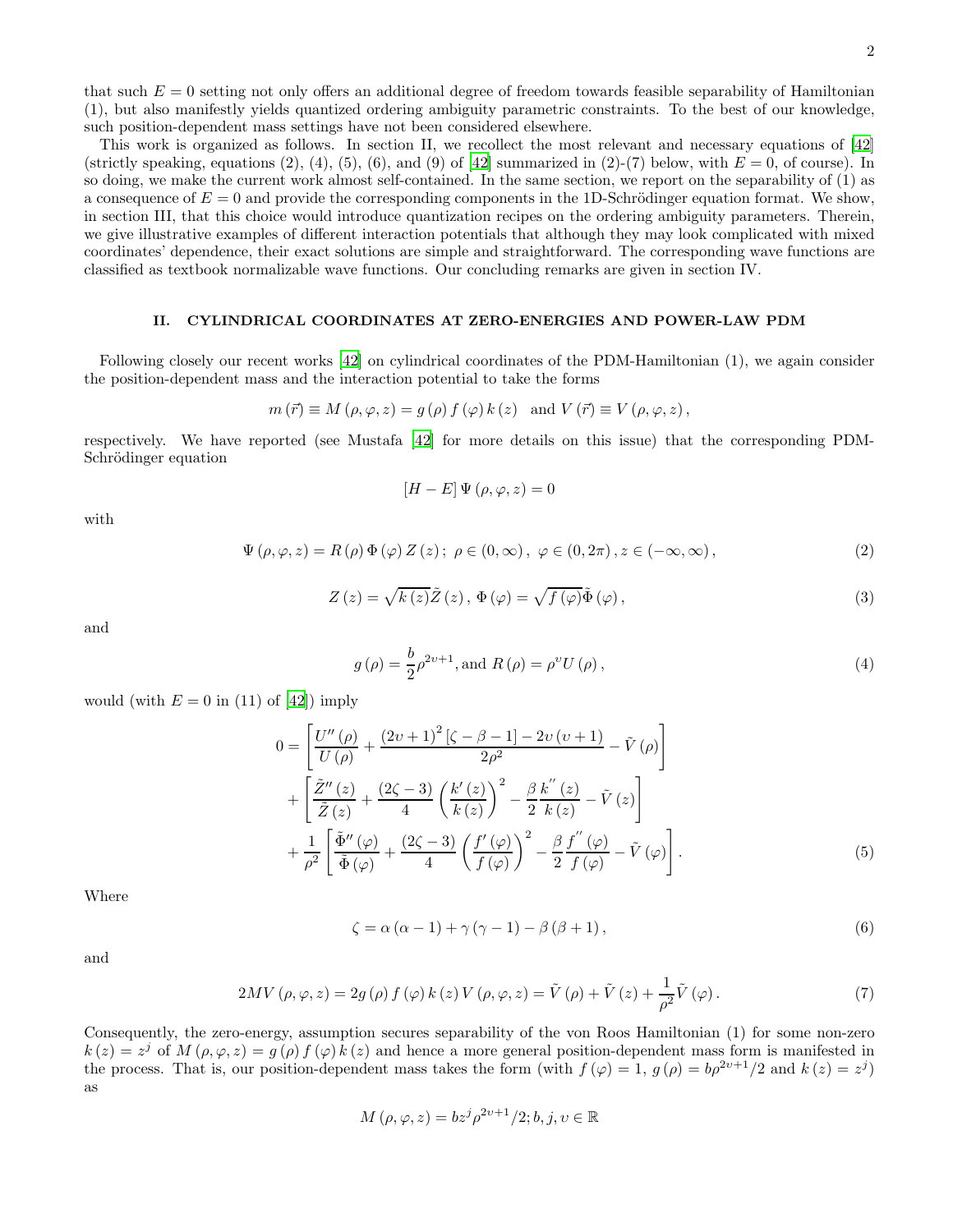At this point, one should notice that choosing any other value for  $E$  (i.e.,  $E \neq 0$ ) would make (11) of [\[42](#page-6-13)] non-separable under our current methodical proposal settings.

Next, we again choose to remain within azimuthal symmetrization settings and consider that  $\tilde{V}(\varphi) = 0$  and  $f(\varphi) = 1$  in (5) to imply that

$$
\frac{\tilde{\Phi}''(\varphi)}{\tilde{\Phi}(\varphi)} = k_{\varphi}^{2} \; ; \; k_{\varphi}^{2} = -m^{2} \; ; \; |m| = 0, 1, 2, \cdots,
$$
\n(8)

where m is the magnetic quantum number. Moreover, substituting  $k(z) = z<sup>j</sup>$  in (5) yields that

$$
\left[-\partial_z^2 + \tilde{V}(z) + \frac{F(\alpha, \beta, \gamma, j)}{z^2}\right] \tilde{Z}(z) = k_z^2 \tilde{Z}(z),\tag{9}
$$

and

$$
\left[-\partial_{\rho}^{2} + \frac{\tilde{\ell}_{v}^{2} - 1/4}{\rho^{2}} + \tilde{V}(\rho)\right]U(\rho) = -k_{z}^{2}U(\rho),\qquad(10)
$$

where an irrational magnetic quantum number  $\tilde{\ell}_v$  is introduced in the process as

$$
\left|\tilde{\ell}_{v}\right| = \sqrt{v\left(v+1\right) + m^2 + \frac{1}{4} - \frac{\left(2v+1\right)^2 \left[\zeta - \beta - 1\right]}{2}},\tag{11}
$$

and

$$
F(\alpha, \beta, \gamma, j) = -j \left[ j \left( \frac{2\zeta - 3}{4} \right) - (j - 1) \frac{\beta}{2} \right] \in \mathbb{R}.
$$
 (12)

Hereby,  $F(\alpha, \beta, \gamma, j)/z^2$  plays the role of a manifestly repulsive and/or attractive force field. It is then convenient to use the assumption that

$$
F(\alpha, \beta, \gamma, j) = \mathcal{L}^2 - 1/4 \Longrightarrow \mathcal{L} = \pm \sqrt{F(\alpha, \beta, \gamma, j) + 1/4} \in \mathbb{R}
$$
\n(13)

so that the condition

$$
F(\alpha, \beta, \gamma, j) + 1/4 \ge 0
$$

serves as an auxiliary constraint on the ambiguity parameters. Moreover, our interaction potential takes the general form

$$
V(\rho,\varphi,z) = \frac{1}{bz^j \rho^{2\nu+1}} \left[ \tilde{V}(\rho) + \tilde{V}(z) \right]; b, j, \upsilon \in \mathbb{R}.
$$
 (14)

In the following section, we use simple illustrative examples so that the message of the current methodical proposal is made clear.

#### III.  $E = 0$  AND AMBIGUITY PARAMETERS' QUANTIZATION CORRESPONDENCE

In this section, we show that when  $E = 0$ , the ordering ambiguity parametric constraints indulge quantization recipes. We use the exactly solvable harmonic oscillator and the Coulomb potentials for constructive illustrations.

A priori, let us provide exact solutions for the z-dependent equation in (9) by recollecting the exact solutions for the harmonic oscillator,  $\tilde{V}(z) = \tilde{a}^2 z^2/4$ , and for the Coulombic,  $\tilde{V}(z) = -2\tilde{B}/z$ , potentials. In so doing, we shall introduce an impenetrable infinite wall for all  $z < 0$  and hence work in the upper-half of the cylindrical coordinate system at hand. Mathematically speaking, we propose

$$
\tilde{V}(z) := \begin{cases}\n\infty \text{ for } z < 0 \\
\tilde{V}(z) \text{ for } z \ge 0\n\end{cases} \tag{15}
$$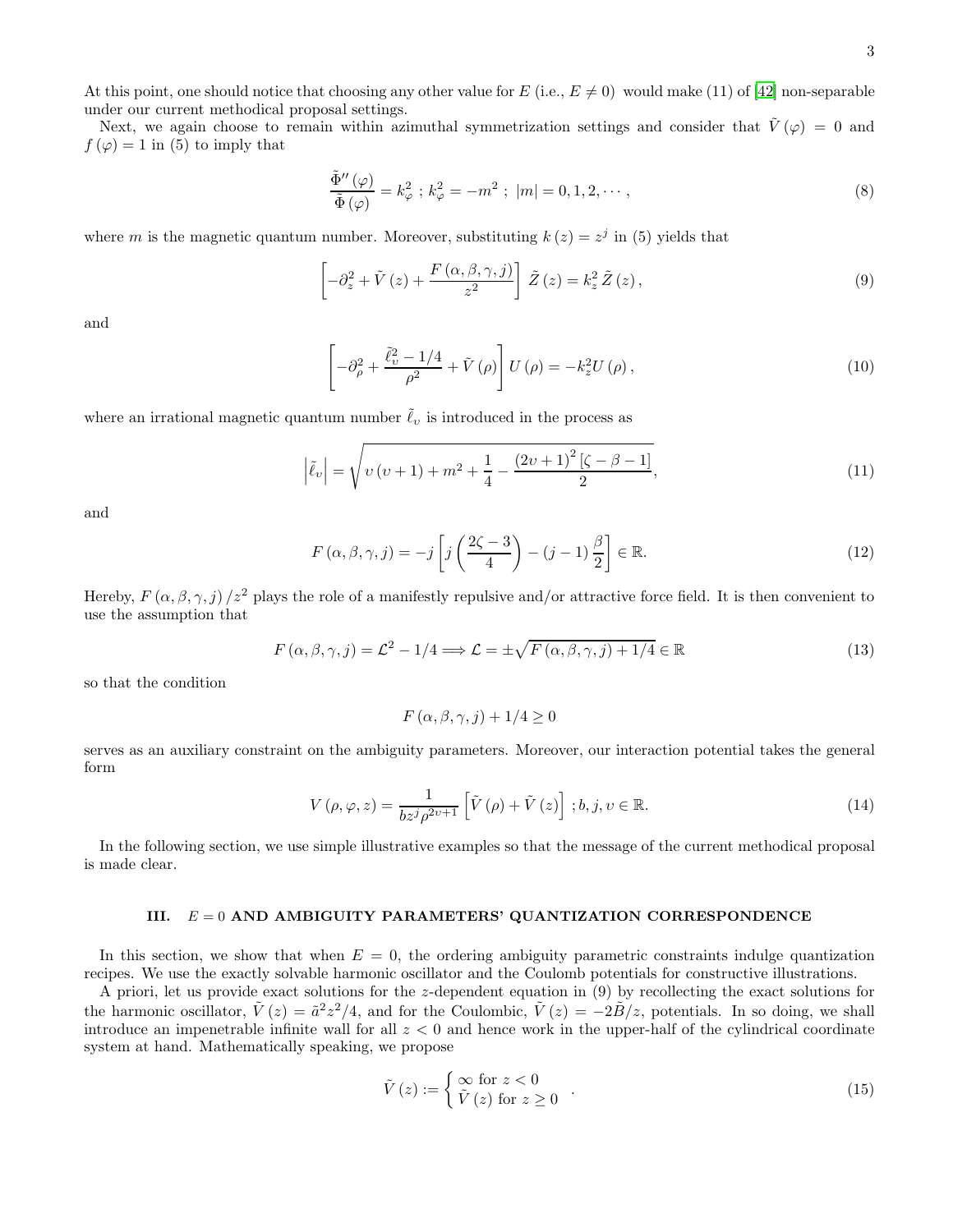Under such settings and in a straightforward manner, one obtains

$$
k_z^2 = -\sqrt{\tilde{a}^2} \left[ 2n_z + |\mathcal{L}| + 1 \right] \tag{16}
$$

for the harmonic oscillator, and

$$
k_z = \pm \frac{\tilde{B}}{(n_z + |\mathcal{L}| + 1)}\tag{17}
$$

for the Coulombic interaction, where  $\mathcal L$  is defined in (13). This would immediately suggest that the corresponding wave functions are also well-known exact solutions. They are, no doubt, the standard textbook normalized wave functions of either the harmonic oscillator or the Coulomb models.

In what follows, the constituents  $\hat{V}(\rho)$  and  $\hat{V}(z)$  of the interaction potential  $V(\rho,\varphi,z)$  in (14) shall be chosen to be simple and exactly solvable (Coulombic and/or harmonic oscillator) in their corresponding radial (10) and/or  $z$ -coordinate (9) 1D Schrödinger-like equations. Therefore, the general forms of the corresponding wave functions are exact and textbook normalized wave functions (given by (2) along with (3), and (4)). Four complementary illustrative cases are in order.

# **Case 1**  $v = 1/2$ ,  $\tilde{V}(\rho) = a^2 \rho^2 / 4$ , and  $\tilde{V}(z) = \tilde{a}^2 z^2 / 4$ .

The substitutions of  $v = 1/2$ ,  $\tilde{V}(\rho) = a^2 \rho^2/4$ , and  $\tilde{V}(z) = \tilde{a}^2 z^2/4$  in (4) and (14) would suggest a positiondependent mass

$$
M(\rho, \varphi, z) = bz^j\rho^2/2
$$

moving under the influence of an interaction potential

$$
V(\rho, \varphi, z) = \frac{a^2}{4bz^j} + \frac{\tilde{a}^2}{4b\rho^2 z^{j-2}}.
$$
\n(18)

Hence, the radial equation (10) yields

$$
k_z^2 = -\sqrt{a^2} \left[ 2n_\rho + 1 + \sqrt{(m^2 + 3) - 2(\zeta - \beta)} \right],\tag{19}
$$

and the  $z$ -dependent equation  $(9)$  implies that

$$
k_z^2 = \sqrt{\tilde{a}^2} \left[ 2n_z + 1 + \sqrt{F(\alpha, \beta, \gamma, j) + 1/4} \right],\tag{20}
$$

where  $F(\alpha, \beta, \gamma, j)$  is given in (12). If we implement an over simplified assumption that  $\sqrt{\tilde{a}^2} = -\sqrt{a^2}$ , one would then use  $(19)$  and  $(20)$  to obtain

$$
-\frac{1}{4} + \left[2\left(n_{\rho} - n_{z}\right) + \sqrt{(m^{2} + 3) - 2\left(\zeta - \beta\right)}\right]^{2} = -j\left[j\left(\frac{2\zeta - 3}{4}\right) - (j - 1)\frac{\beta}{2}\right].
$$
\n(21)

This is an auxiliary quantization constraint on the ordering ambiguity parameters.

**Case 2**  $v = -1$ ,  $\tilde{V}(\rho) = -2 \tilde{A}/\rho$ , and  $\tilde{V}(z) = \tilde{a}^2 z^2/4$ 

Such proposals in (4) and (14) would imply a position-dependent mass

$$
M(\rho, \varphi, z) = bz^j \rho^{-1}/2
$$

moving in an interaction potential of the form

$$
V(\rho, \varphi, z) = -\frac{2\tilde{A}}{bz^j} + \frac{\tilde{a}^2 \rho}{4bz^{j-2}}.
$$
\n(22)

In this case, the radial equation (10) yields

$$
k_z = \pm \frac{\tilde{A}}{\left(n_\rho + 1 + \sqrt{(m^2 + 3/4) - (\zeta - \beta)/2}\right)},\tag{23}
$$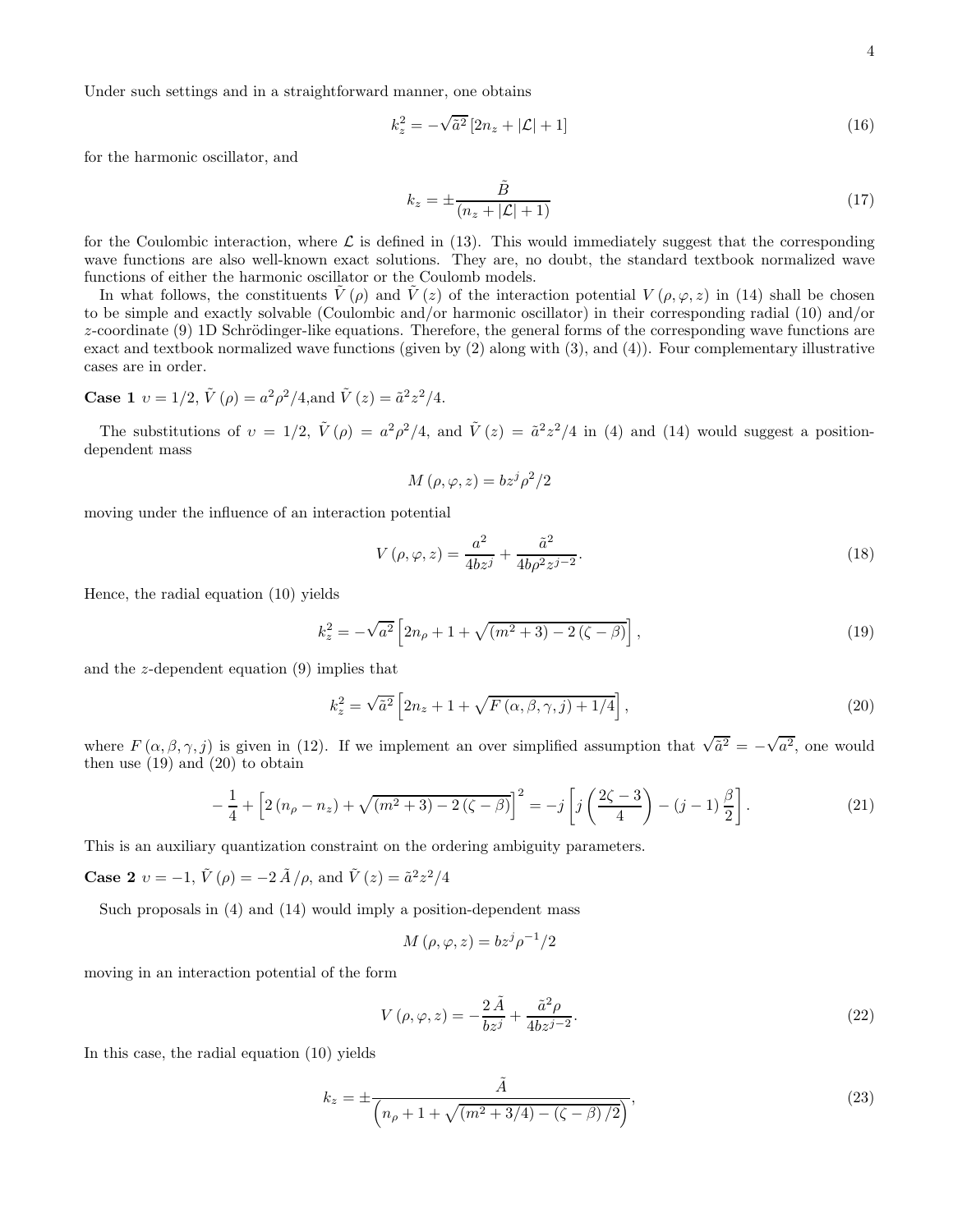5

and the  $z$ -dependent equation  $(9)$  gives

$$
k_z^2 = \sqrt{\tilde{a}^2} \left[ 2n_z + 1 + \sqrt{F(\alpha, \beta, \gamma, j) + 1/4} \right].
$$
 (24)

Therefore,

$$
-\frac{1}{4} + \left[ \frac{\tilde{A}^2/|\tilde{a}|}{\left(n_\rho + 1 + \sqrt{(m^2 + \frac{3}{4}) - \frac{(\zeta - \beta)}{2}}\right)^2} - 2n_z - 1 \right]^2 = -j \left[ j \left( \frac{2\zeta - 3}{4} \right) - (j - 1) \frac{\beta}{2} \right].
$$
 (25)

Which is now the auxiliary quantization constraint on the ambiguity parameters.

**Case 3**  $v = 1/2$ ,  $\tilde{V}(\rho) = a^2 \rho^2/4$ , and  $\tilde{V}(z) = -2\tilde{B}/z$ 

Such model suggests a position-dependent mass

$$
M\left(\rho,\varphi,z\right) = bz^j\rho^2/2
$$

moving in an interaction potential of the form

$$
V\left(\rho,\varphi,z\right) = \frac{a^2}{4bz^j} - \frac{2\tilde{B}}{b\rho^2 z^{j+1}}.\tag{26}
$$

Therefore,

$$
k_z = \pm |a| \left[ 2n_\rho + 1 + \sqrt{(m^2 + 3) - 2(\zeta - \beta)} \right]^{1/2},\tag{27}
$$

$$
k_z = \pm \frac{\tilde{B}}{\left(n_z + 1 + \sqrt{F\left(\alpha, \beta, \gamma, j\right) + 1/4}\right)},\tag{28}
$$

and the auxiliary quantization constraint on the ambiguity parameters reads

$$
-\frac{1}{4} + \left[\frac{\tilde{B}/|a|}{\left(2n_{\rho} + 1 + \sqrt{(m^2 + \frac{3}{4}) - \frac{(\zeta - \beta)}{2}}\right)^{\frac{1}{2}}} - n_z - 1\right]^2 = -j\left[j\left(\frac{2\zeta - 3}{4}\right) - (j - 1)\frac{\beta}{2}\right].
$$
 (29)

**Case 4**  $v = -1$ ,  $\tilde{V}(\rho) = -2 \tilde{A}/\rho$ , and  $\tilde{V}(z) = -2\tilde{B}/z$ 

This yields a position-dependent mass of the form

$$
M(\rho, \varphi, z) = bz^j \rho^{-1}/2
$$

and an interaction potential

$$
V(\rho, \varphi, z) = -\frac{2\tilde{A}}{bz^j} - \frac{2\tilde{B}\rho}{bz^{j+1}}.
$$
\n(30)

Hence,

$$
k_z = \pm \frac{\tilde{A}}{\left(n_\rho + 1 + \sqrt{(m^2 + 3/4) - (\zeta - \beta)/2}\right)},\tag{31}
$$

$$
k_z = \pm \frac{\tilde{B}}{\left(n_z + 1 + \sqrt{F\left(\alpha, \beta, \gamma, j\right) + 1/4}\right)},\tag{32}
$$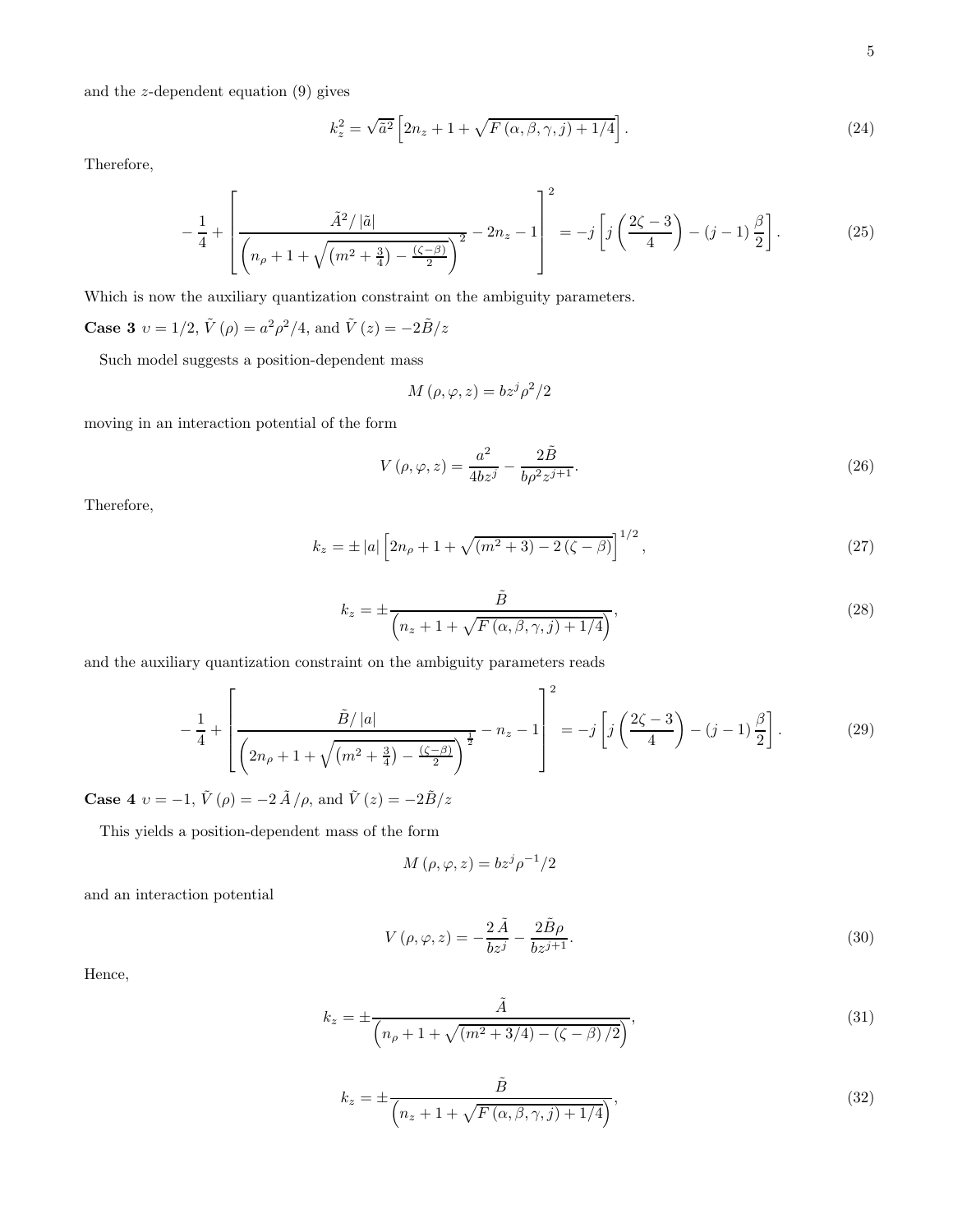and the auxiliary quantization constraint on the ambiguity parameters is

$$
-\frac{1}{4} + \left[\frac{\tilde{B}}{\tilde{A}}\left(n_{\rho} + 1 + \sqrt{\left(m^2 + \frac{3}{4}\right) - \frac{(\zeta - \beta)}{2}}\right) - n_z - 1\right]^2 = -j\left[j\left(\frac{2\zeta - 3}{4}\right) - (j - 1)\frac{\beta}{2}\right].
$$
 (33)

In the four cases discussed above, we observe auxiliary quantization constraints on the ordering ambiguity parameters (documented in the appearance of  $n_{\rho}$ ,  $n_{z}$ , and m quantum numbers in (21), (25), (29), and (33)). That is, for each set of values of  $n_p$ ,  $n_z$ , and m there is a corresponding quantized ordering ambiguity parametric constraint. For example, in Case 1 and for  $j = 0$  in (21), one obtains  $F(\alpha, \beta, \gamma, j) = 0$  and

$$
\zeta - \beta = \frac{1}{2} \left[ m^2 + 3 - \left( 2n_z - 2n_\rho + \frac{1}{2} \right)^2 \right],\tag{34}
$$

where  $\zeta$  is given in (6). It is obvious here that for every set of values of  $n_{\rho}$ ,  $n_{z}$ , and m the profile of the ordering ambiguity parameters would change and consequently the profile of the kinetic energy operator in (1) would change. Hence the effective potential of (1) would change its profile too. Moreover, one observes that for  $n_{\rho} = n_{z} = |m|$ 0, this quantized constraint (34) is only satisfied by the set of  $\alpha = \gamma = -1/4$  and  $\beta = -1/2$  of Mustafa and Mazharimousavi [\[19](#page-6-7)]. Such a result does not make this parametric set as a universally acceptable one, of course. Changing the quantum numbers  $n_{\rho}$ ,  $n_{z}$ , and m would change the profile of the acceptable parametric sets. The same trend may very well be observed in Cases 2, 3, and 4. The ordering ambiguity constraints' quantization correspondence, as an obvious manifestation of  $E = 0$  quantal states, is therefore clear.

#### IV. CONCLUDING REMARKS

Under azimuthally symmetric settings, we have recollected the most relevant and vital relations (equations (2)- (7) above) that have been readily reported by Mustafa [\[42\]](#page-6-13) for cylindrical coordinates separability of the von Roos Hamiltonian (1). Therein [\[42\]](#page-6-13), the position-dependent mass  $M(\rho, \varphi, z) = g(\rho) = b\rho^{2v+1}/2; v, b \in \mathbb{R}$  is introduced as a generalization of  $M(\rho, \varphi, z) = g(\rho) = 1/\rho^2$  of [\[41](#page-6-12)]. Spectral signatures of different z-dependent interaction potential settings on the radial Coulombic and radial harmonic oscillator interaction potentials' spectra were reported.

In the current methodical proposal, however, we have discussed the consequences of choosing zero-energy states ( i.e., states with  $E = 0$ ) for our position-dependent mass Hamiltonian (1) under azimuthally symmetrized cylindrical coordinates settings. Moreover, we have used a more general position-dependent mass function,  $M(\rho, \varphi, z) = bz^j\rho^{2\nu+1}/2;$  $b, j, v \in \mathbb{R}$ . We have shown that the choice of  $E = 0$  setting provides not only an additional degree of freedom towards the feasible separability of Hamiltonian (1), but also manifestly yields quantized ordering ambiguity parametric constraints (documented in (21), (25), (29), (33), and (34)). We have also shown that even with the simplistic choices of the constituent interaction potentials  $\tilde{V}(\rho)$  and  $\tilde{V}(z)$ , the overall general interaction potentials,  $V(\rho,\varphi,z)$ , turned out to be complicated in the sense of indulging mixed coordinates dependence (documented in (18), (22), (26), and (30)). Yet, their exact solutions are simple and straightforward. They are the exact and textbook normalizable wave functions of either the harmonic oscillator or the Coulomb models in (9) and (10). Consequently, the overall general forms of the wave functions are exact, textbook normalizable, and given through (2), (3), and (4).